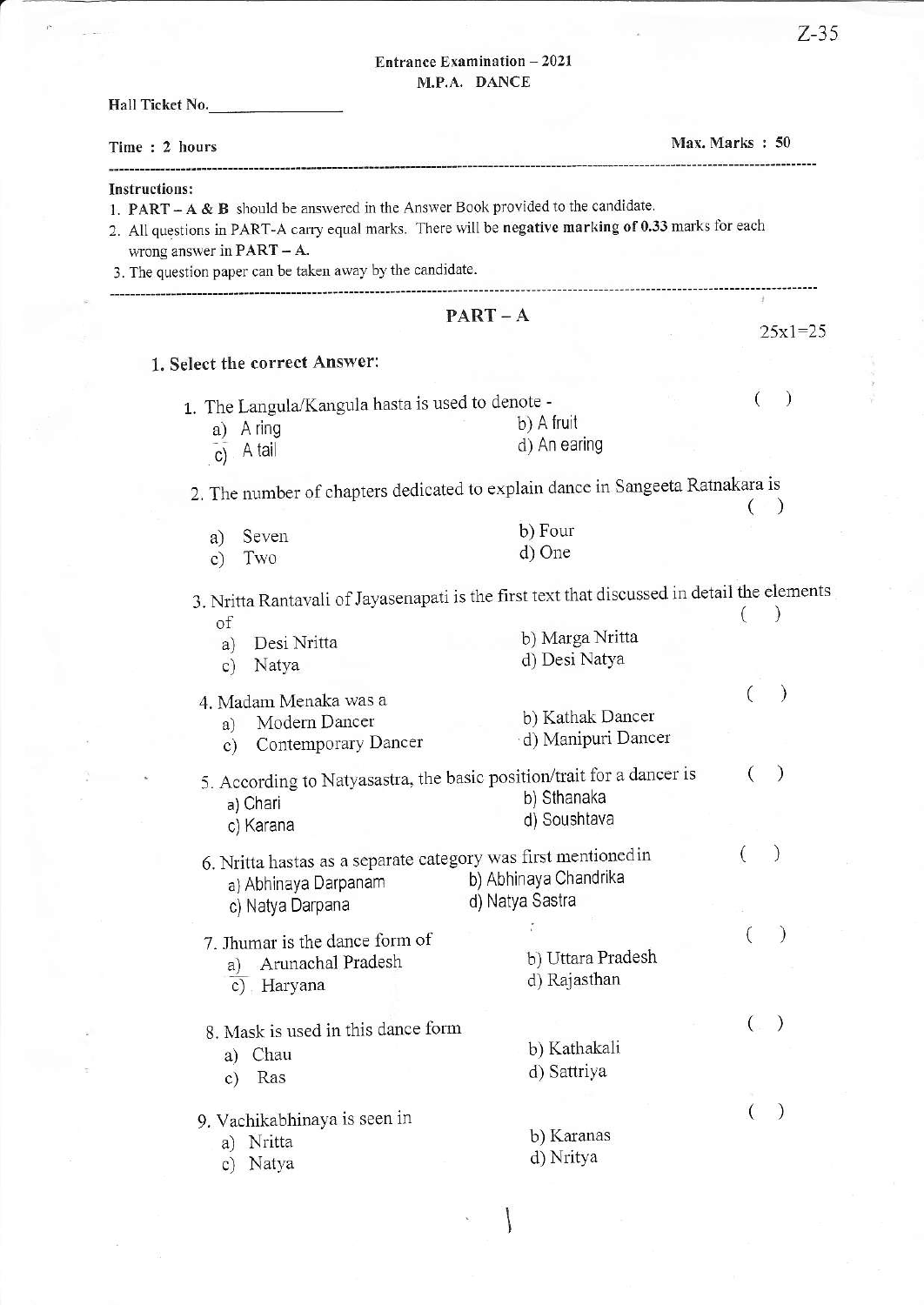$\mathcal{E}$ ( 10. Rangapravesa means b) First Lesson a) First ltem d) First Rehearsal c) First Performance  $\overline{(\ }$ J, b) Percussion Instrument a) String Instrument. d) Cynbals c) Wind Instrument  $\overline{(\ }$ 12. Silver Jewelry is used in b) Odissi d) Maniputi c) Sattriya 13. Most of the songs composed by Purandara Dasa are in the following language  $\left( \begin{array}{c} \searrow \end{array} \right)$ bTamil d) Kannada c) Malayalam ()  $\lambda$ 14. Who is the composer of Ashtapadis b) Ramadas a) Kshetrayya d) Narayana Teertha c) Jayadeva ()  $\mathcal{E}$ 15. Uddipana refers to b) Anubhava d) Sathvika c) Vibhava 16. The term 'Nattuvangam' is generally used in  $($  $\mathcal{E}$ b) Violin Concert a) Vocal Concert d) Veena Concert c) Dance Concert  $\left($  $\lambda$ 17. Sukanya Ramgopal is the first woman to PlaY b) Jala Tarangini a) Swara Tarangini d) Both A and B c) Ghata Tarangini 18. Pung is a percussion instrument played in the dance form  $( )$ b) Kuchipudi a) Jhumar d) Manipuri c) Kathak

 $2.35$ 

a) Eleven c) Twenty-One 20. Vadiveiu is one among 19. The total number of matras in Tisra Jati Dhruva tala are  $( )$ b) Ten d) Eight ()

- a) 4 brothers c) 2 brothers 21. Flute is a a) String Instrument b) 3 brothers d) 6 brothers b) Percussion Instrument
	- c) Wind Instrument

11. Dhol is a

a) Chau

a) Telugu

a) Rasa

d) Cymbal

 $\overline{(\ }$ 

 $\mathcal{E}$ 

 $\mathcal{L}$ 

 $\cdot$  2